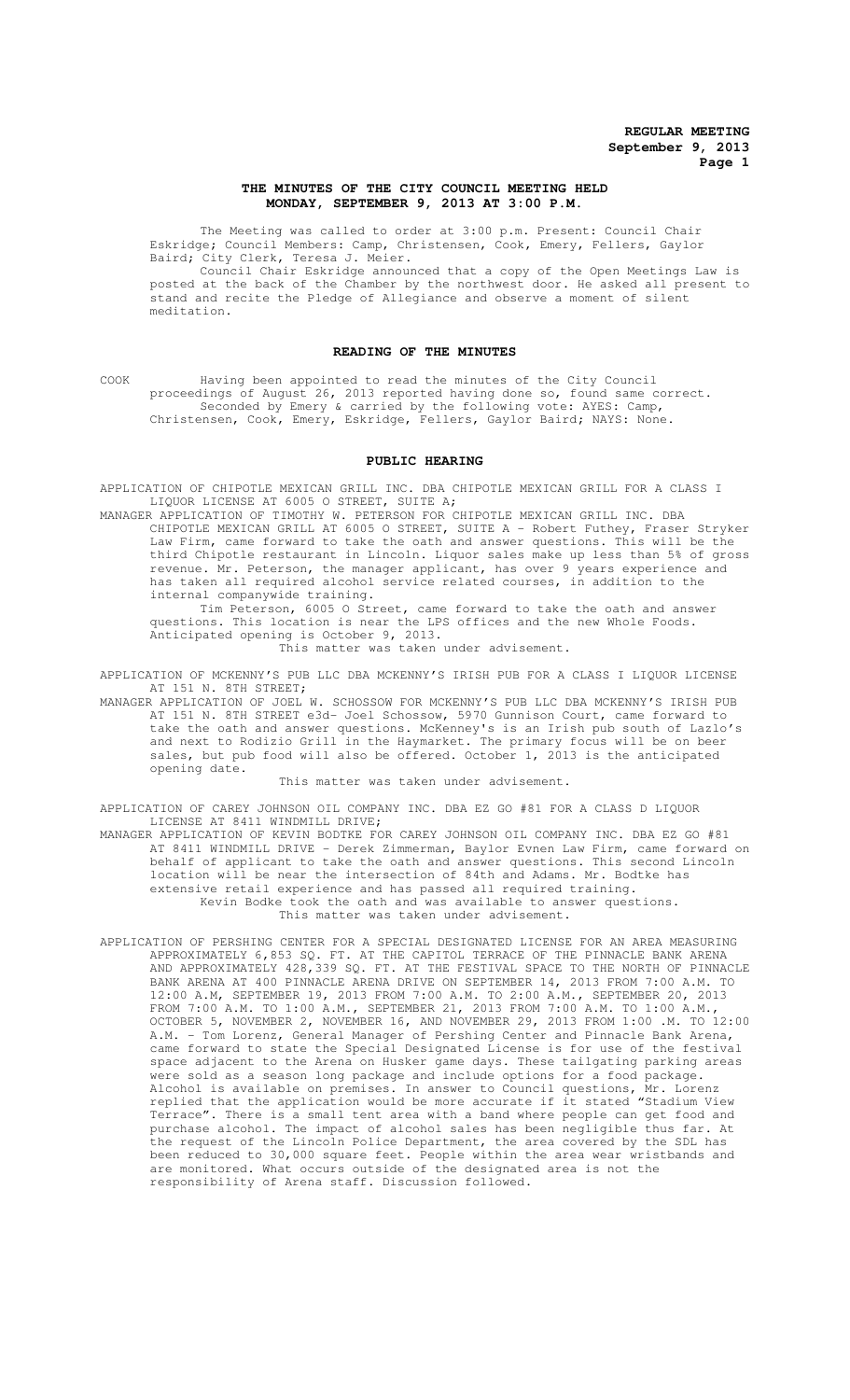Teresa J. Meier, City Clerk, replied that there are no other City owned properties that are leased out for tailgating.

Rod Confer, City Attorney, came forward to state that the City owns the real estate, but the Arena and festival space are leased out to SMG and they are therefore eligible to apply for this SDL.

Russ Fosler, Investigator for the Lincoln Police Department, came forward to state that a new map showing only the 30,000 square foot space was submitted. That is the only area that SMG is responsible for; the parking lot is the responsibility of the users. Because the area is leased to SMG, it is deemed to be a private area.

Richard Esquivel, 733 W. Cumming Street, came forward to state that he is not in opposition or in favor of this particular SDL, but it does raise many questions. Lincoln has the opportunity to use the Arena for revenue generation and could consider creating an indoor tailgate party area where admission is charged.

Coby Mach, Lincoln Independent Business Association, came forward to state that his position on this item is neutral but that bar owners are expressing concern that the Arena will act as the largest restaurant in Lincoln. A discussion should occur to discuss the extent to which this does or does not impact other bars and restaurants.

This matter was taken under advisement.

- AMENDING THE PAY SCHEDULE FOR THE EMPLOYEE GROUP WHOSE CLASSIFICATIONS ARE ASSIGNED TO THE PAY RANGE PREFIXED BY THE LETTER "E" TO CREATE THE CLASSIFICATION OF PAYROLL SPECIALIST;
- AMENDING THE PAY SCHEDULE FOR THE EMPLOYEE GROUP WHOSE CLASSIFICATIONS ARE ASSIGNED TO THE PAY RANGE PREFIXED BY THE LETTER "E" BY CHANGING THE TITLE AND PAY RANGE OF PAYROLL SUPERVISOR TO PAYROLL ADMINISTRATOR;
- AMENDING THE PAY SCHEDULE FOR THE EMPLOYEE GROUP WHOSE CLASSIFICATIONS ARE ASSIGNED TO THE PAY RANGE PREFIXED BY THE LETTER "N" BY CHANGING THE TITLE OF CUSTOMER SERVICE ASSISTANT II TO CUSTOMER SERVICE ASSISTANT;
- AMENDING THE PAY SCHEDULE FOR THE EMPLOYEE GROUP WHOSE CLASSIFICATIONS ARE ASSIGNED TO THE PAY RANGE PREFIXED BY THE LETTER "E" TO ADD ADDITIONAL PAY RANGES E16 TO E20;
- AMENDING THE PAY SCHEDULE FOR THE EMPLOYEE GROUP WHOSE CLASSIFICATIONS ARE ASSIGNED TO THE PAY RANGE PREFIXED BY THE LETTER "E" TO CHANGE THE PAY RANGE OF OMBUDSMAN FROM E02 TO E12;
- AMENDING THE PAY SCHEDULE FOR THE EMPLOYEE GROUP WHOSE CLASSIFICATIONS ARE ASSIGNED TO THE PAY RANGE PREFIXED BY THE LETTER "N" BY DELETING THE CLASS TITLES OF CUSTOMER SERVICE ASSISTANT I AND PERMIT TECHNICIAN - Doug McDaniel, Director of Personnel, came forward to explain and answer questions about each of these items. On Item 17, a job audit was conducted and it was determined that the current classification was not an accurate reflection of the work performed in the current position. It will result in a 2.75% increase and an annual impact of \$1,362. It is covered by salary savings from unfilled positions in the department. Item 18 is to change the title and the pay range of the Payroll Supervisor, E-11, to Payroll Administrator, E-19. Market data indicated that this class should be elevated. It is a 2.75% increase to the incumbent for a \$1,708 Fiscal Year increase. Salary savings come again from an unfilled position in the department. In answer to Council questions, Mr. McDaniel replied that the incumbent is at their current maximum in pay; once reclassified, they will start at the minimum of the new classification. Being at the maximum of the pay classification is not motivation for conducting an audit. These job positions had not been reviewed for many years and were therefore categorized incorrectly. For Item 19, the department no longer needs two separate classifications in the Water Billing area, so those positions are being moved to a single classification. Item 20 is to place the peak rate higher to correctly classify the Payroll position. Growth into the lower categories is not intended. The payrange for Item 21 has not been changed since 2004. In addition to this, the Ombudsman has taken on additional responsibilities and was being undervalued in its current role. This will have a financial impact of a 2.75% increase by rule and \$1,338 which will be covered by reappropriations within the budget. Discussion followed. Item 22 is to delete two positions that are not anticipated to be used in the future.

This matter was taken under advisement.

- APPROVING THE 2013-14 WORK PLAN FOR THE INTERLOCAL AGREEMENT ON STORMWATER MANAGEMENT BETWEEN THE CITY AND LOWER PLATTE SOUTH NATURAL RESOURCES DISTRICT TO ADDRESS STORMWATER QUALITY AND QUANTITY ISSUES - Ben Higgins, Public Works, came forward to state this is an annual work plan that lays out how the City shares funds with the NRD on joint programs and projects. These are related to floodplain or stormwater management, so they are often related to stream stability, water quality or flood control. All City funds are either from the approved operating budget or the general obligation bond aleady approved in November of 2012. All City projects are shown in the approved CIP. This matter was taken under advisement.
- APPROVING SUPPLEMENT NO. 1 TO THE PRELIMINARY ENGINEERING SERVICES AGREEMENT BETWEEN THE CITY OF LINCOLN AND THE SCHEMMER ASSOCIATES, INC. FOR ADDITIONAL WORK NECESSARY TO COMPLETE THE FEDERAL AID PROJECT NO. HSIP-5227(7), CONTROL NO. 12944, AT NORTH 14TH STREET AND THE EASTBOUND OFF-RAMP TO U.S. HIGHWAY 6 - Thomas Shaffer, Public Works Department, came forward to state that when the City does any preliminary engineering work that is paid for with federal funds, it is required to have Council approval. This supplement is to look at an alternative that has come up during the design process.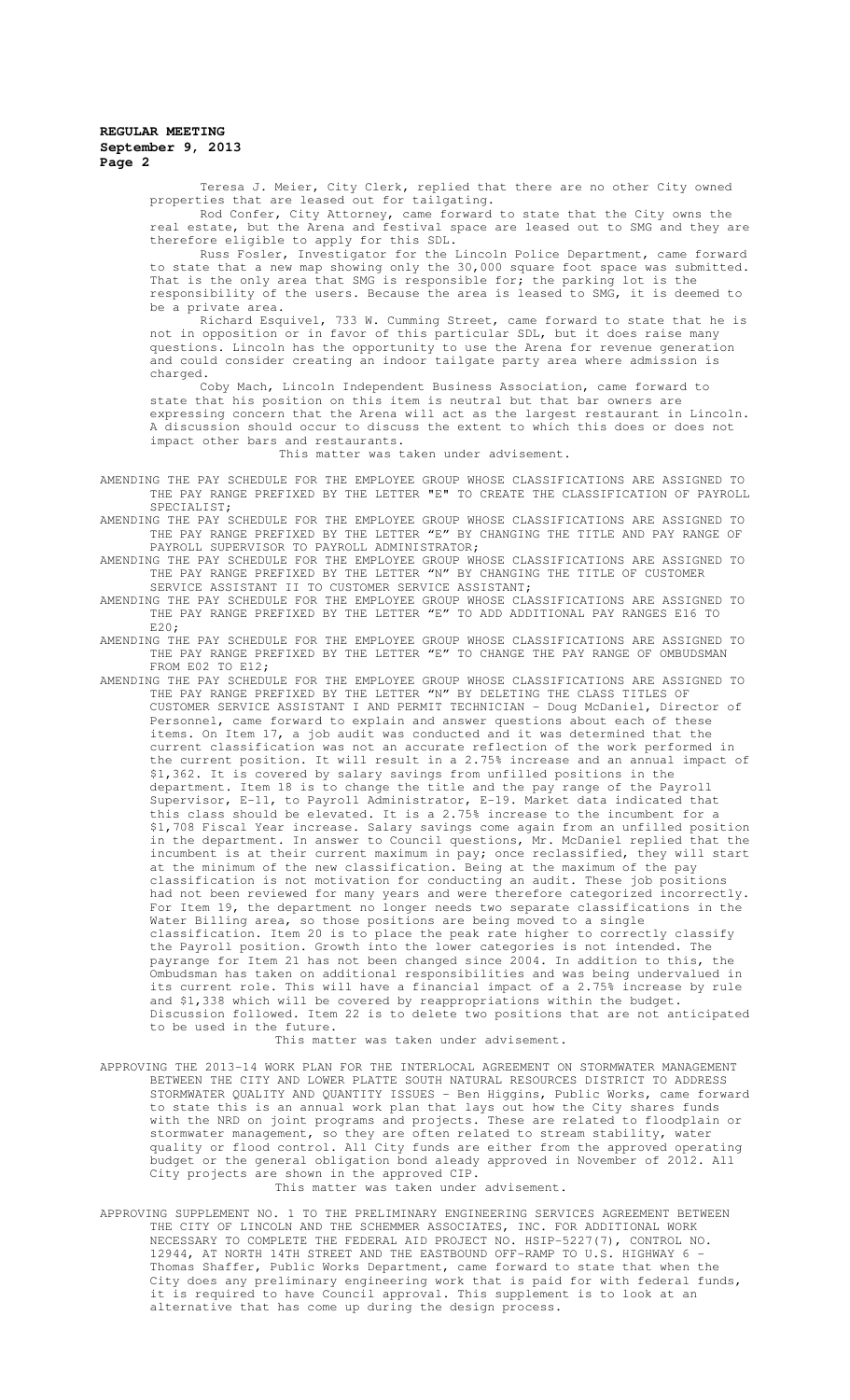Mike Morosin, 1500 N.  $15<sup>th</sup>$  St., came forward to ask that more detail be given on the additional ideas that have come forward so that the public is aware of changes.

Mr. Shaffer returned to state that this project deals with the on ramp where there are a number of rear-end crashes. He described various options that have been discussed and stated that no solution has been decided upon yet. Discussion followed.

This matter was taken under advisement.

#### **COUNCIL ACTION**

#### **REPORTS OF CITY OFFICERS**

- REPORT FROM THE CITY TREASURER OF CITY CASH ON HAND AT THE CLOSE OF BUSINESS JULY 31, 2013 - CLERK presented said report, which was placed on file in the Office of the City Clerk. **(5-21)**
- LES QUARTERLY FINANCIAL REPORT FOR THE SECOND QUARTER OF 2013, APRIL THROUGH JUNE -CLERK presented said report, which was placed on file in the Office of the City Clerk. **(40)**
- CLERK'S LETTER AND MAYOR'S APPROVAL OF RESOLUTIONS AND ORDINANCES PASSED BY THE CITY COUNCIL ON AUGUST 19, 2013 - CLERK presented said report, which was placed on file in the Office of the City Clerk. **(27-1)**

CLERK'S LETTER AND MAYOR'S APPROVAL OF RESOLUTIONS AND ORDINANCES PASSED BY THE CITY COUNCIL ON AUGUST 26, 2013 - CLERK presented said report, which was placed on file in the Office of the City Clerk. **(27-1)**

#### **PETITIONS & COMMUNICATIONS**

- INFORMAL PETITION FROM PARK RIDGE APARTMENTS TOO, LLC FOR THE EXTENSION OF WEST E STREET, WEST OF SOUTH FOLSOM STREET - CLERK presented said petition which was referred to the Public Works & Utilities Department on September 9, 2013.
- INFORMAL PETITION FOR SANITARY SEWER FOR PROPERTIES GENERALLY LOCATED AT 641 W. SOUTH STREET, 2240 S. FOLSOM CT., 2300 S. FOLSOM CT., AND 2400 S. FOLSOM CT. BY DON KUHLE, SCOTT HOFELING, AND ROBERT BECKER - CLERK presented said petition which was referred to the Public Works & Utilities Department on September 9, 2013.

PLACED ON FILE IN THE OFFICE OF THE CITY CLERK:

Administrative Amendment No. 13059 to Special Permit No. 621, Normandy Community Unit Plan, approved by the Planning Director on August 20, 2013, requested by Steve Martindale, to allow for the reduction of a rear yard setback from 21.4 feet to 12 feet for the reconstruction of a deck, on property generally located at S. 20<sup>th</sup> St. and Old Cheney Rd. (1911 King Arthur Court). Administrative Amendment No. 13060 approved by the Planning Director on August 21, 2013, requested by Real Growth, LLC., to rescind Special Permit No. 1697, Ashbrook Community Unit Plan, on property generally located at N. 1st St. and W. Belmont Ave.

Administrative Amendment No. 13051 to Use Permit No.130A, Pioneer Woods Commercial Center, approved by the Planning Director on August 26, 2013, requested by Olsson Associates, to increase the floor area by 4,500 square feet for a total of 34,500 square feet for Lot 10, and from 172,000 square feet to 176,500 square feet for the center overall, on property generally located on the northeast corner of S. 70<sup>th</sup> St. and Pioneers Blvd.

REFERRALS TO THE PLANNING DEPARTMENT:

Change of Zone No. 13016 - Requested by Olsson Associates, from AG Agricultural District to R-3 Residential District on property generally located at S. 91st and Van Dorn Streets. Special Permit No. 04013A - Requested by Olsson Associates, to amend the existing special permit for a Residential Health Care Facility to increase the number of residents from 158 to 220, to remove the building envelope and to remove the cap on the number of employees and care units on property generally located at S. 33rd Street and Yankee Hill Road. Special Permit No. 13041 - Requested by Gana Trucking & Excavating, Inc., for soil excavation, on property generally located south of Vine Street, 1/2 mile west of N.W. 27th Street. Special Permit No. 13042 - Requested by Con Reha, for the expansion of a nonconforming use to allow the construction of a new garage up to 5 feet from

the south property line on property generally located at S. 28<sup>th</sup> Street & Royal Court (2928 S. 28th Street).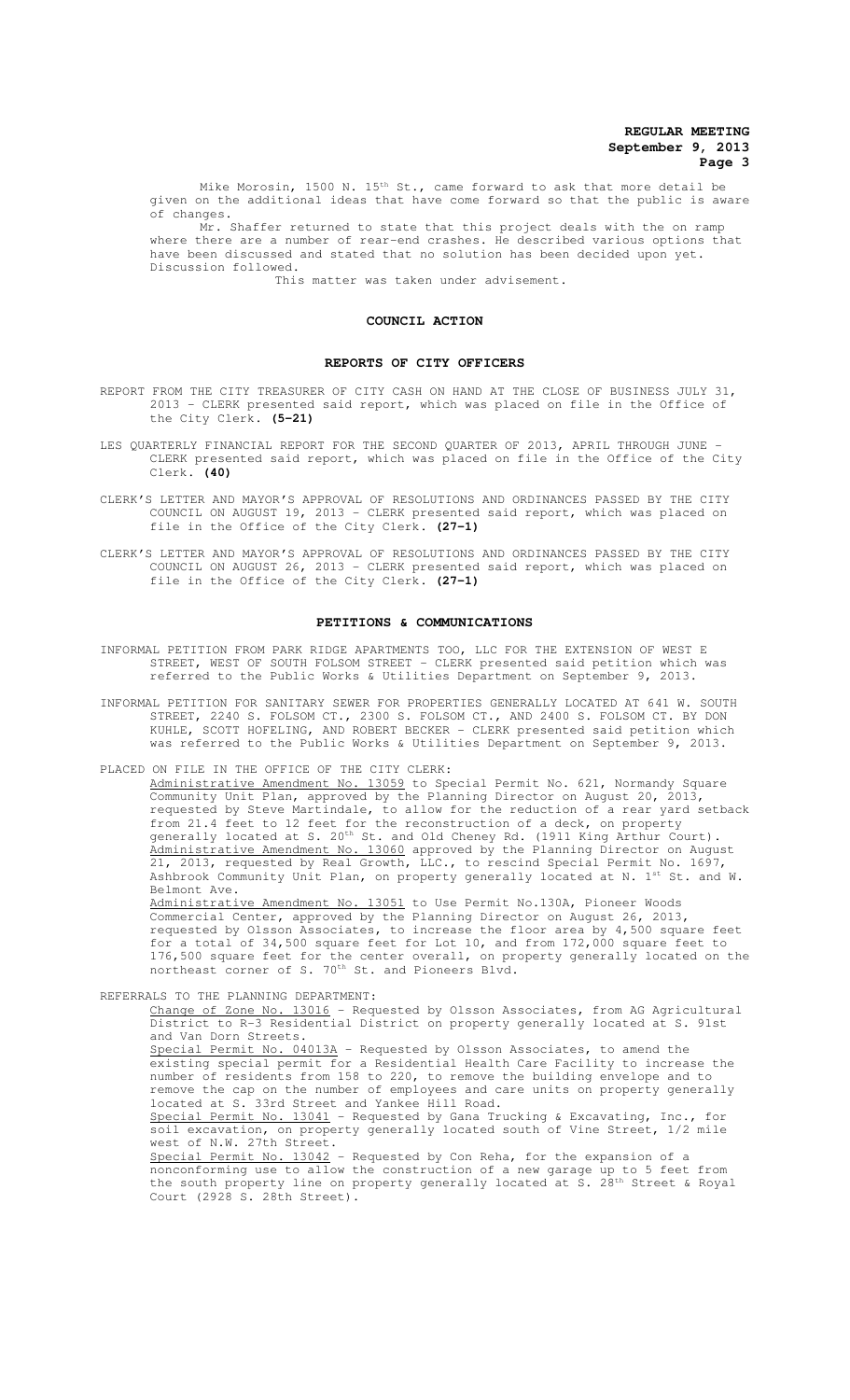## **MISCELLANEOUS REFERRALS - NONE**

## **LIQUOR RESOLUTIONS**

APPLICATION OF CHIPOTLE MEXICAN GRILL INC. DBA CHIPOTLE MEXICAN GRILL FOR A CLASS I LIQUOR LICENSE AT 6005 O STREET, SUITE A - CLERK read the following resolution, introduced by Jon Camp, who moved it adoption for approval:

 $A-87540$  BE IT RESOLVED by the City Council of the City of Lincoln, Nebraska: That after hearing duly had as required by law, consideration of the facts of this application, the Nebraska Liquor Control Act, and the pertinent City ordinances, the City Council recommends that the application of Chipotle Mexican Grill Inc. dba Chipotle Mexican Grill for a Class "I" liquor license at 6005 O Street, Suite A, Lincoln, Nebraska, for the license period ending April 30, 2014, be approved with the condition that:

1. Applicant must successfully complete the responsible beverage server training course required by Section 5.04.035 of the Lincoln Municipal Code within 30 days of approval of this resolution.

2. All employees must possess a valid Responsible Beverage Server/Seller Permit as required by Section 5.04.124 of the Lincoln Municipal Code.

3. The premises must comply in every respect with all city and state regulations.

The City Clerk is directed to transmit a copy of this resolution to the Nebraska Liquor Control Commission.

Introduced by Jon Camp Seconded by Emery and carried by the following vote: AYES: Camp, Christensen, Cook, Emery, Eskridge, Fellers, Gaylor Baird; NAYS: None.

MANAGER APPLICATION OF TIMOTHY W. PETERSON FOR CHIPOTLE MEXICAN GRILL INC. DBA CHIPOTLE MEXICAN GRILL AT 6005 O STREET, SUITE A - CLERK read the following resolution, introduced by Jon Camp, who moved it adoption for approval:

A-87541 WHEREAS, Chipotle Mexican Grill Inc. dba Chipotle Mexican Grill located at 6005 O Street, Suite A, Lincoln, Nebraska has been approved for a Retail Class "I" liquor license, and now requests that Timothy W. Peterson be named manager;

WHEREAS, Timothy W. Peterson appears to be a fit and proper person to manage said business.

NOW, THEREFORE, BE IT RESOLVED by the City Council of the City of Lincoln, Nebraska:

That after hearing duly had as required by law, consideration of the facts of this application, the Nebraska Liquor Control Act, and the pertinent City ordinances, the City Council recommends that Timothy W. Peterson be approved as manager of this business for said licensee. The City Clerk is approved as manager of this business for said licensee. directed to transmit a copy of this resolution to the Nebraska Liquor Control Commission.

Introduced by Jon Camp Seconded by Emery and carried by the following vote: AYES: Camp, Christensen, Cook, Emery, Eskridge, Fellers, Gaylor Baird; NAYS: None.

APPLICATION OF MCKENNY'S PUB LLC DBA MCKENNY'S IRISH PUB FOR A CLASS I LIQUOR LICENSE AT 151 N. 8TH STREET - CLERK read the following resolution, introduced by Jon

Camp, who moved it adoption for approval:<br>A-87542 BE IT RESOLVED by the City Council A-87542 BE IT RESOLVED by the City Council of the City of Lincoln, Nebraska: That after hearing duly had as required by law, consideration of the facts of this application, the Nebraska Liquor Control Act, and the pertinent City ordinances, the City Council recommends that the application of McKenny's Pub LLC dba McKenny's Irish Pub for a Class "I" liquor license at 151 N. 8th Street, Lincoln, Nebraska, for the license period ending April 30, 2014, be approved with the condition that:

1. All employees must possess a valid Responsible Beverage Server/Seller Permit as required by Section 5.04.124 of the Lincoln Municipal Code.

2. The premises must comply in every respect with all city and state regulations.

The City Clerk is directed to transmit a copy of this resolution to the Nebraska Liquor Control Commission.

Introduced by Jon Camp

Seconded by Emery and carried by the following vote: AYES: Camp, Christensen, Cook, Emery, Eskridge, Fellers, Gaylor Baird; NAYS: None.

MANAGER APPLICATION OF JOEL W. SCHOSSOW FOR MCKENNY'S PUB LLC DBA MCKENNY'S IRISH PUB AT 151 N. 8TH STREET - CLERK read the following resolution, introduced by Jon

Camp, who moved it adoption for approval:<br>WHEREAS, McKenny's Pub LLC dba McKenny's Irish Pub located at 151 N. 8<sup>th</sup>  $\texttt{A-87543}$  WHEREAS, McKenny's Pub LLC dba McKenny's Irish Pub located at 151 N. 8th Street, Lincoln, Nebraska has been approved for a Retail Class "I" liquor license, and now requests that Joel W. Schossow be named manager;

WHEREAS, Joel W. Schossow appears to be a fit and proper person to manage said business.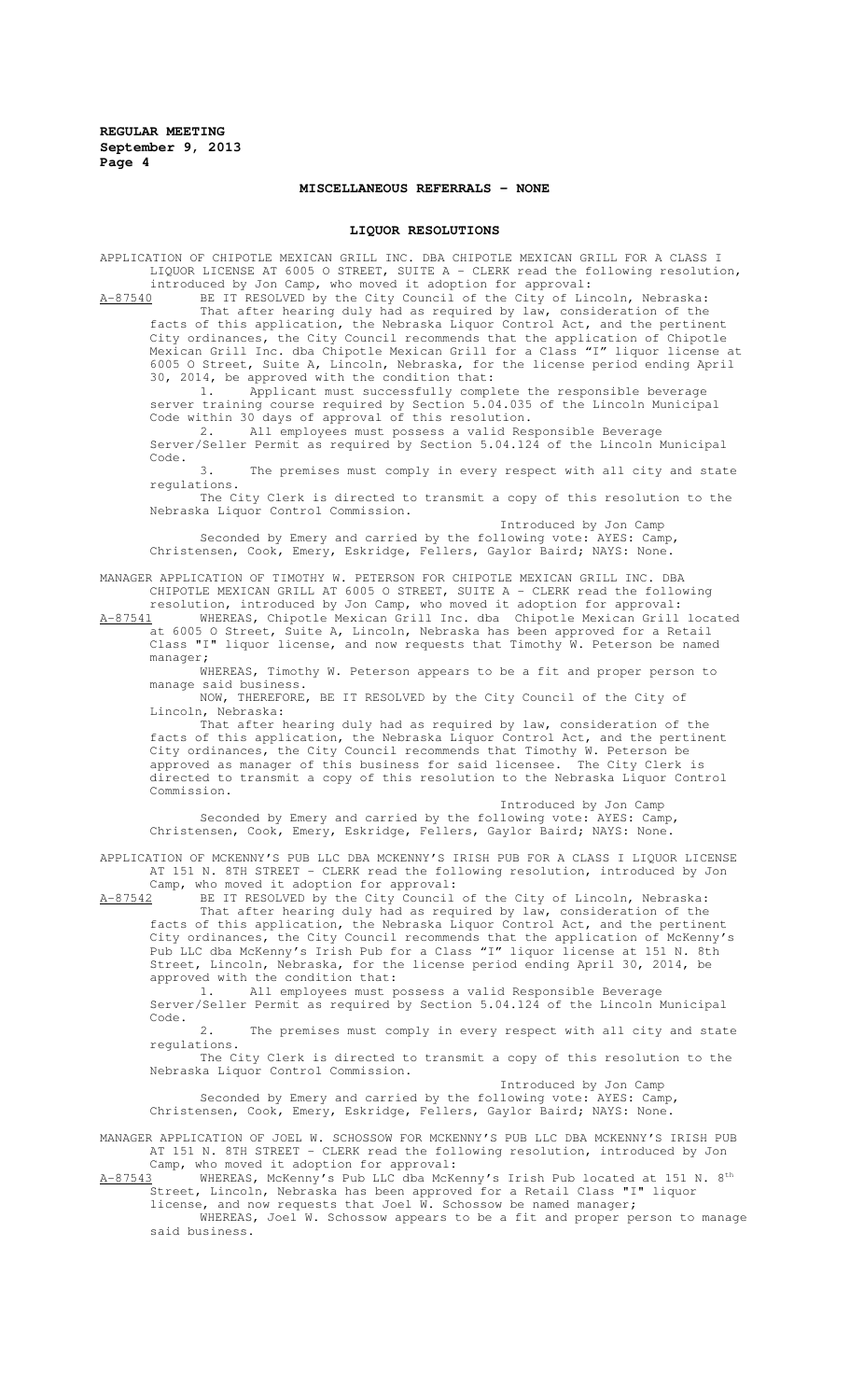NOW, THEREFORE, BE IT RESOLVED by the City Council of the City of Lincoln, Nebraska:

That after hearing duly had as required by law, consideration of the facts of this application, the Nebraska Liquor Control Act, and the pertinent City ordinances, the City Council recommends that Joel W. Schossow be approved as manager of this business for said licensee. The City Clerk is directed to transmit a copy of this resolution to the Nebraska Liquor Control Commission. Introduced by Jon Camp

Seconded by Emery and carried by the following vote: AYES: Camp, Christensen, Cook, Emery, Eskridge, Fellers, Gaylor Baird; NAYS: None.

APPLICATION OF CAREY JOHNSON OIL COMPANY INC. DBA EZ GO #81 FOR A CLASS D LIQUOR LICENSE AT 8411 WINDMILL DRIVE - CLERK read the following resolution, introduced

by Jon Camp, who moved it adoption for approval:<br>A-87544 BE IT RESOLVED by the City Council of the BE IT RESOLVED by the City Council of the City of Lincoln, Nebraska: That after hearing duly had as required by law, consideration of the facts of this application, the Nebraska Liquor Control Act, and the pertinent City ordinances, the City Council recommends that the application of Carey Johnson Oil Company Inc. dba EZ Go #81 for a Class "D" liquor license at 8411 Windmill Drive, Lincoln, Nebraska, for the license period ending April 30, 2014,

be approved with the condition that: 1. All employees must possess a valid Responsible Beverage Server/Seller Permit as required by Section 5.04.124 of the Lincoln Municipal Code.

2. The premises must comply in every respect with all city and state regulations.

The City Clerk is directed to transmit a copy of this resolution to the Nebraska Liquor Control Commission.

Introduced by Jon Camp Seconded by Emery and carried by the following vote: AYES: Camp, Christensen, Cook, Emery, Eskridge, Fellers, Gaylor Baird; NAYS: None.

MANAGER APPLICATION OF KEVIN BODTKE FOR CAREY JOHNSON OIL COMPANY INC. DBA EZ GO #81 AT 8411 WINDMILL DRIVE - CLERK read the following resolution, introduced by Jon Camp, who moved it adoption for approval:

A-87545 WHEREAS, Carey Johnson Oil Company Inc. dba EZ Go #81 located at 8411 Windmill Drive, Lincoln, Nebraska has been approved for a Retail Class "D" liquor license, and now requests that Kevin Bodtke be named manager;

WHEREAS, Kevin Bodtke appears to be a fit and proper person to manage said business.

NOW, THEREFORE, BE IT RESOLVED by the City Council of the City of Lincoln, Nebraska:

That after hearing duly had as required by law, consideration of the facts of this application, the Nebraska Liquor Control Act, and the pertinent City ordinances, the City Council recommends that Kevin Bodtke be approved as manager of this business for said licensee. The City Clerk is directed to transmit a copy of this resolution to the Nebraska Liquor Control Commission. Introduced by Jon Camp

Seconded by Emery and carried by the following vote: AYES: Camp, Christensen, Cook, Emery, Eskridge, Fellers, Gaylor Baird; NAYS: None.

APPLICATION OF PERSHING CENTER FOR A SPECIAL DESIGNATED LICENSE FOR AN AREA MEASURING APPROXIMATELY 6,853 SQ. FT. AT THE CAPITOL TERRACE OF THE PINNACLE BANK ARENA AND APPROXIMATELY 428,339 SQ. FT. AT THE FESTIVAL SPACE TO THE NORTH OF PINNACLE BANK ARENA AT 400 PINNACLE ARENA DRIVE ON SEPTEMBER 14, 2013 FROM 7:00 A.M. TO 12:00 A.M, SEPTEMBER 19, 2013 FROM 7:00 A.M. TO 2:00 A.M., SEPTEMBER 20, 2013 FROM 7:00 A.M. TO 1:00 A.M., SEPTEMBER 21, 2013 FROM 7:00 A.M. TO 1:00 A.M., OCTOBER 5, NOVEMBER 2, NOVEMBER 16, AND NOVEMBER 29, 2013 FROM 1:00 .M. TO 12:00 A.M. - PRIOR to reading:

EMERY Moved to amend the application of Pershing Center for a Special Designated License in the following manner:

1. On lines 5-6, delete "cover an area measuring approximately 6,853 sq. ft. at the Capitol Terrace" and insert in lieu thereof "Stadium View Terrace".

On line 6, delete "428,339 sq. ft." and insert in lieu thereof "30,000 square feet as approved by the State Liquor Commission and the Lincoln Police Department".

Seconded by Cook and carried by the following vote: AYES: Cook, Christensen, Emery, Eskridge, Fellers, Gaylor Baird; NAYS: None; ABSTAINED: Camp.

CLERK Read the following amended resolution, introduced by Doug Emery, who moved its adoption for approval as amended:<br>A-87546 BE IT RESOLVED by the City Council of

BE IT RESOLVED by the City Council of the City of Lincoln, Nebraska: That after hearing duly had as required by law, consideration of the facts of this application, the Nebraska Liquor Control Act, and the pertinent City ordinances, the City Council recommends that the application of Pershing Center for a Special Designated License to cover <del>an area measuring approximately</del> 6,853 sq. ft. at the Capitol Terrace Stadium View Terrace of the Pinnacle Bank Arena and approximately 428,339 sq. ft. 30,000 square feet as approved by the State Liquor Commission and the Lincoln Police Department at the Festival Space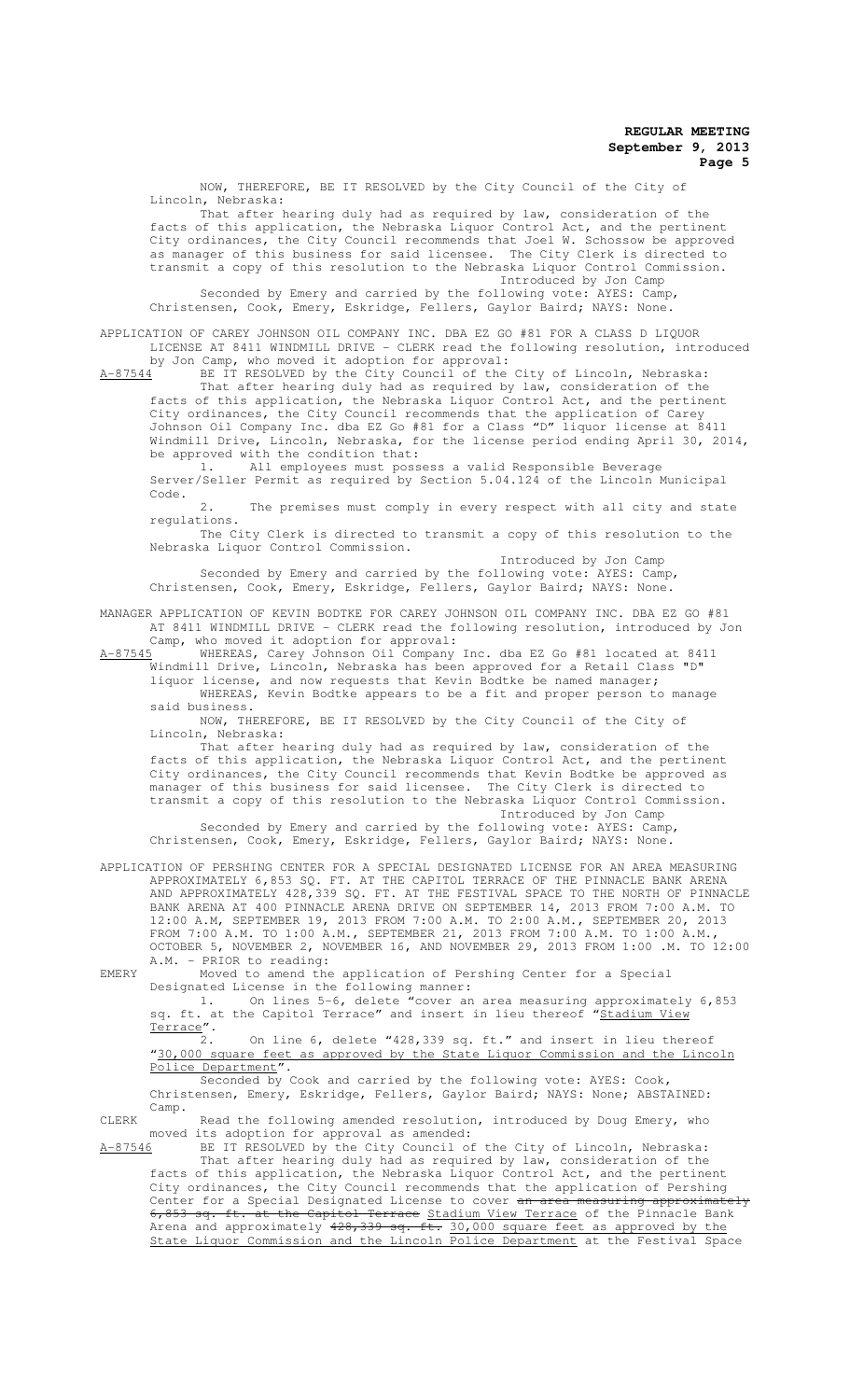to the north of Pinnacle Bank Arena located at 400 Pinnacle Arena Drive, Lincoln, Nebraska, on September 14, 2013 from 7:00 a.m. to 12:00 a.m, September 19, 2013 from 7:00 a.m. to 2:00 a.m., September 20, 2013 from 7:00 a.m. to 1:00 a.m., September 21, 2013 from 7:00 a.m. to 1:00 a.m., October 5, November 2, November 16, and November 29, 2013 from 1:00 p.m. to 12:00 a.m., be approved with the condition that the premises complies in every respect with all City and State regulations and with the following requirements:

1. Identification to be checked, wristbands required on all parties wishing to consume alcohol.

2. Adequate security shall be provided for the event.<br>3 The area requested for the permit shall be separat The area requested for the permit shall be separated from the

public by a fence or other means.<br>4. Responsible alcohol

4. Responsible alcohol service practices shall be followed.<br>5. Any food sold shall be provided by a licensed and inspec-Any food sold shall be provided by a licensed and inspected establishment.

Introduced by Doug Emery Seconded by Cook and carried by the following vote: AYES: Cook, Emery, Eskridge, Gaylor Baird; NAYS: Christensen, Fellers; ABSTAINED: Camp.

# **ORDINANCES - 2ND READING & RELATED RESOLUTIONS (as required)**

- AMENDING THE PAY SCHEDULE FOR THE EMPLOYEE GROUP WHOSE CLASSIFICATIONS ARE ASSIGNED TO THE PAY RANGE PREFIXED BY THE LETTER "E" TO CREATE THE CLASSIFICATION OF PAYROLL SPECIALIST - CLERK read an ordinance, introduced by Roy Christensen, amending Section 1 of Ordinance No. 19906 passed August 12, 2013, relating to the pay schedules of employees whose classifications are assigned to the pay range which is prefixed by the letter "E," to create the job classification of "Payroll Specialist", the second time.
- AMENDING THE PAY SCHEDULE FOR THE EMPLOYEE GROUP WHOSE CLASSIFICATIONS ARE ASSIGNED TO THE PAY RANGE PREFIXED BY THE LETTER "E" BY CHANGING THE TITLE AND PAY RANGE OF PAYROLL SUPERVISOR TO PAYROLL ADMINISTRATOR - CLERK read an ordinance, introduced by Roy Christensen, amending Section 1 of Ordinance No. 19906 passed August 12, 2013, relating to the pay schedules of employees whose classifications are assigned to the pay range which is prefixed by the letter "E," by amending Classification Code 1130 to create a new job classification "Payroll Administrator" by renaming the current Class Title "Payroll Supervisor" as "Payroll Adminstrator," and amending the pay range of said classification from (E11) to (E19), the second time.
- AMENDING THE PAY SCHEDULE FOR THE EMPLOYEE GROUP WHOSE CLASSIFICATIONS ARE ASSIGNED TO THE PAY RANGE PREFIXED BY THE LETTER "N" BY CHANGING THE TITLE OF CUSTOMER SERVICE ASSISTANT II TO CUSTOMER SERVICE ASSISTANT - CLERK read an ordinance, introduced by Roy Christensen, amending Section 1 of Ordinance No. 19909 passed August 12, 2013, relating to the pay schedules of employees whose classification are assigned to the pay range which is prefixed by the letter "N," by changing the current job classification of "Customer Service Assistant II" to "Customer Service Assistant", the second time.
- AMENDING THE PAY SCHEDULE FOR THE EMPLOYEE GROUP WHOSE CLASSIFICATIONS ARE ASSIGNED TO THE PAY RANGE PREFIXED BY THE LETTER "E" TO ADD ADDITIONAL PAY RANGES E16 TO E20 - CLERK read an ordinance, introduced by Roy Christensen, amending Ordinance No. 19906, passed August 12, 2013, relating to schedules of pay ranges for employees of the City of Lincoln whose classification are assigned to a pay range which is prefixed by the letter "E," by adding additional pay ranges E16 to E20, the second time.
- AMENDING THE PAY SCHEDULE FOR THE EMPLOYEE GROUP WHOSE CLASSIFICATIONS ARE ASSIGNED TO THE PAY RANGE PREFIXED BY THE LETTER "E" TO CHANGE THE PAY RANGE OF OMBUDSMAN FROM E02 TO E12 - CLERK read an ordinance, introduced by Roy Christensen, amending Section 1 of Ordinance No. 19906 passed August 12, 2013, relating to the pay schedules of employees whose classifications are assigned to the pay range which is prefixed by the letter "E," by changing the pay range for the job classification "Ombudsman" from (E02) to (E12), the second time.
- AMENDING THE PAY SCHEDULE FOR THE EMPLOYEE GROUP WHOSE CLASSIFICATIONS ARE ASSIGNED TO THE PAY RANGE PREFIXED BY THE LETTER "N" BY DELETING THE CLASS TITLES OF CUSTOMER SERVICE ASSISTANT I AND PERMIT TECHNICIAN - CLERK read an ordinance, introduced by Roy Christensen, amending Section 1 of Ordinance No. 19909 passed August 12, 2013, relating to the pay schedules of employees whose classification are assigned to the pay range which is prefixed by the letter "N," by deleting the job classification of "Customer Service Assistant I" and "Permit Technician", the second time.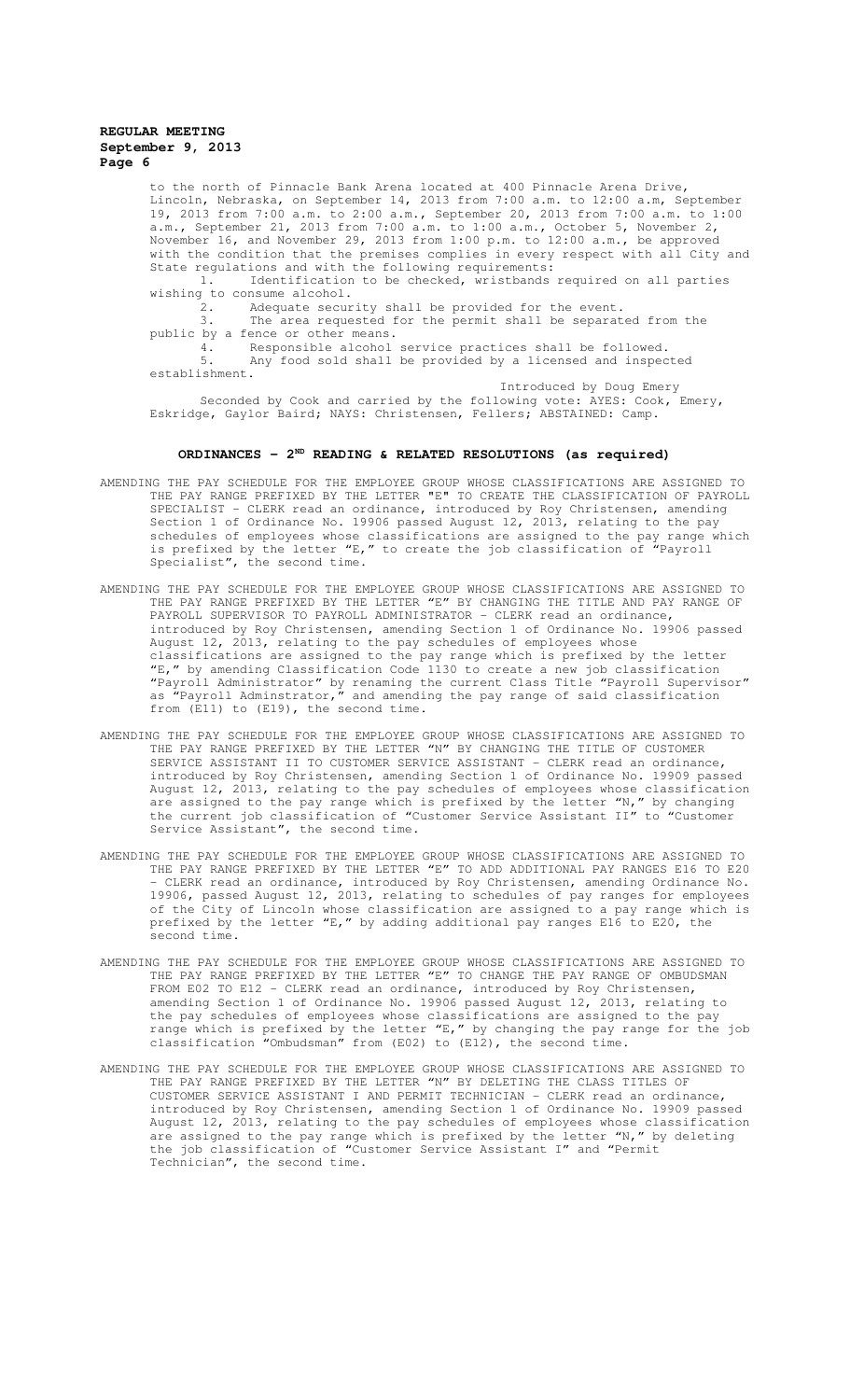#### **PUBLIC HEARING - RESOLUTIONS**

REAPPOINTING DOUG BIGGERSTAFF TO THE EXAMINING BOARD OF PLUMBERS FOR A TERM EXPIRING SEPTEMBER 4, 2016 - CLERK read the following resolution, introduced by Roy Christensen, who moved its adoption:

A-87547 BE IT RESOLVED by the City Council of the City of Lincoln, Nebraska: That the reappointment of Doug Biggerstaff to the Examining Board of Plumbers for a term expiring September 4, 2016, is hereby approved.

Introduced by Roy Christensen Seconded by Fellers and carried by the following vote: AYES: Camp, Christensen, Cook, Emery, Eskridge, Fellers, Gaylor Baird; NAYS: None.

APPOINTING JOHN P. NEAL TO THE CABLE ADVISORY BOARD FOR A TERM EXPIRING JULY 1, 2014 - CLERK read the following resolution, introduced by Roy Christensen, who moved

its adoption:<br><u>A-87548</u> BE IT F A-525 IT RESOLVED by the City Council of the City of Lincoln, Nebraska: That the appointment of John P. Neal to the Cable Advisory Board for a term expiring July 1, 2014, is hereby approved.

Introduced by Roy Christensen Seconded by Fellers and carried by the following vote: AYES: Camp, Christensen, Cook, Emery, Eskridge, Fellers, Gaylor Baird; NAYS: None.

APPROVING THE 2013-14 WORK PLAN FOR THE INTERLOCAL AGREEMENT ON STORMWATER MANAGEMENT BETWEEN THE CITY AND LOWER PLATTE SOUTH NATURAL RESOURCES DISTRICT TO ADDRESS STORMWATER QUALITY AND QUANTITY ISSUES - CLERK read the following resolution, introduced by Roy Christensen, who moved its adoption:

A-87549 BE IT RESOLVED by the City Council of the City of Lincoln, Nebraska: That the attached Fiscal Year 2013 - 2014 Work Plan for the Interlocal Agreement on Stormwater Management between the City of Lincoln and the Lower Platte South Natural Resources District, which is attached hereto marked as Attachment "A", is hereby approved and the Mayor is authorized to execute the same on behalf of the City of Lincoln. Said Fiscal Year 2013 - 2014 Work Plan establishes a framework and division of responsibilities for addressing stormwater quality and quantity in the City between the City of Lincoln and the Lower Platte South Natural Resources District and authorizes the use of appropriated monies in accordance with the terms and conditions contained in said Fiscal Year 2013 - 2014 Work Plan.

The City Clerk is directed to transmit a certified copy of the executed original Resolution and Fiscal Year 2013 - 2014 Work Plan for the Interlocal Agreement on Stormwater Management to Ben Higgins, Public Works and Utilities Department, for transmittal to the Lower Platte South Natural Resources District.

Introduced by Roy Christensen Seconded by Fellers and carried by the following vote: AYES: Camp, Christensen, Cook, Emery, Eskridge, Fellers, Gaylor Baird; NAYS: None.

APPROVING SUPPLEMENT NO. 1 TO THE PRELIMINARY ENGINEERING SERVICES AGREEMENT BETWEEN THE CITY OF LINCOLN AND THE SCHEMMER ASSOCIATES, INC. FOR ADDITIONAL WORK NECESSARY TO COMPLETE THE FEDERAL AID PROJECT NO. HSIP-5227(7), CONTROL NO. 12944, AT NORTH 14TH STREET AND THE EASTBOUND OFF-RAMP TO U.S. HIGHWAY 6 - CLERK read the following resolution, introduced by Roy Christensen, who moved its adoption:<br>A-87550 BE

BE IT RESOLVED by the City Council of the City of Lincoln, Nebraska: That the attached Preliminary Engineering Services Agreement Supplement No. 1 between the City of Lincoln and The Schemmer Associates, Inc. to establish responsibilities and fees for additional engineering services necessary to complete the responsibilities for Federal Aid Project for City Project No. 702671, Safety Project at North 14th Street and the eastbound off-ramp to U.S. Highway 6, NDOR Project No. HSIP-5227(7), Control No. 12944, in accordance with the terms and conditions contained in said Supplement No. 1, is hereby approved and the Mayor is authorized to execute the same on behalf of the City Lincoln.

The City Clerk is directed to return the executed copies of the Agreement to Craig Aldridge, Engineering Services, Public Works and Utilities Department, for transmittal and execution by the State Department of Roads. Introduced by Roy Christensen

Seconded by Fellers and carried by the following vote: AYES: Camp, Christensen, Cook, Emery, Eskridge, Fellers, Gaylor Baird; NAYS: None.

APPOINTING BOB CALDWELL, SHARON WHERRY AND MICHAEL STROUP TO THE PINNACLE BANK ARENA ADVISORY COMMITTEE FOR TERMS EXPIRING AUGUST 31, 2017 - CLERK read the following resolution, introduced by Roy Christensen, who moved its adoption:

A-87551 BE IT RESOLVED by the City Council of the City of Lincoln, Nebraska: That the appointments of Bob Caldwell, Sharon Wherry and Michael Stroup to the Pinnacle Bank Arena Advisory Committee for terms expiring August 31, 2017, are hereby approved.

Introduced by Roy Christensen Seconded by Gaylor Baird and carried by the following vote: AYES: Camp, Christensen, Cook, Emery, Eskridge, Fellers, Gaylor Baird; NAYS: None.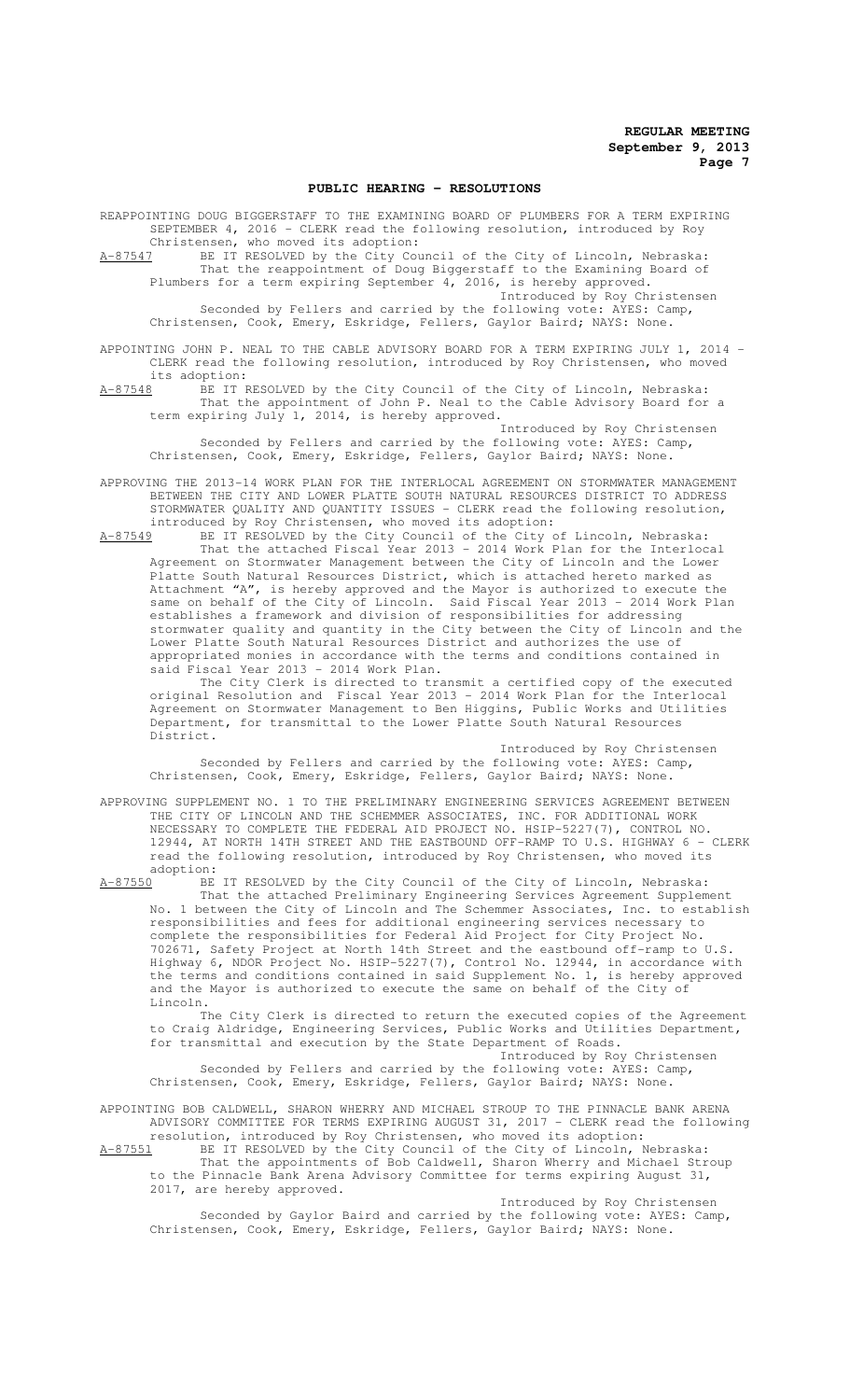APPOINTING DAVID MCBRIDE AND JAMES O'HANLON TO THE PINNACLE BANK ARENA ADVISORY COMMITTEE FOR TERMS EXPIRING AUGUST 31, 2015 - CLERK read the following resolution, introduced by Roy Christensen, who moved its adoption:

A-87552 BE IT RESOLVED by the City Council of the City of Lincoln, Nebraska: That the appointments of David McBride and James O'Hanlon to the Pinnacle Bank Arena Advisory Committee for terms expiring August 31, 2015, are hereby approved.

Introduced by Roy Christensen Seconded by Gaylor Baird and carried by the following vote: AYES: Camp, Christensen, Cook, Emery, Eskridge, Fellers, Gaylor Baird; NAYS: None.

APPOINTING MIKE AYARS AND THOMAS BALL TO THE PINNACLE BANK ARENA ADVISORY COMMITTEE FOR TERMS EXPIRING AUGUST 31, 2016 - CLERK read the following resolution, introduced by Roy Christensen, who moved its adoption:<br>A-87553 BE IT RESOLVED by the City Council of the City of

A-87553 BE IT RESOLVED by the City Council of the City of Lincoln, Nebraska: That the appointments of Mike Ayars and Thomas Ball to the Pinnacle Bank Arena Advisory Committee for terms expiring August 31, 2016, are hereby approved.

Introduced by Roy Christensen Seconded by Fellers and carried by the following vote: AYES: Camp, Christensen, Cook, Emery, Eskridge, Fellers, Gaylor Baird; NAYS: None.

#### ORDINANCE - 3<sup>RD</sup> READING & RELATED RESOLUTIONS (as required)

AMENDING SECTION 27.06.180 OF THE LINCOLN MUNICIPAL CODE RELATING TO THE MANUFACTURE, PROCESSING, STORAGE AND DISTRIBUTION USE GROUP BY AMENDING THE MANUFACTURING, PROCESSING, STORAGE AND DISTRIBUTION USE GROUP TABLE TO SHOW OUTDOOR VEHICLE STORAGE AS A PERMITTED USE IN THE B-4, I-1 AND I-3 ZONING DISTRICTS AND TO SHOW OPEN STORAGE AS A PERMITTED USE IN THE I-3 ZONING DISTRICT - CLERK read an ordinance, introduced by Leirion Gaylor Baird, amending Section 27.06.180 of the Lincoln Municipal Code relating to the Manufacture, Processing, Storage and Distribution Use Group by amending the Manufacturing, Processing, Storage and Distribution Use Group Table to show outdoor vehicle storage as permitted use in the B-4, I-1 and I-3 zoning districts and to show open storage as a permitted use in the I-3 zoning district; and repealing Section 27.06.180 of the Lincoln Municipal Code as hitherto existing, the third time.

GAYLOR BAIRD Moved to pass the ordinance as read. Seconded by Fellers and carried by the following vote: AYES: Camp, Christensen, Cook, Emery, Eskridge, Fellers, Gaylor Baird; NAYS: None. The ordinance, being numbered **#19913**, is recorded in Ordinance Book #28, Page .

VACATION NO. 13001 – VACATING THE SOUTH 10 FEET OF J STREET BETWEEN S. 5TH AND S.  $6^\text{\tiny{TH}}$ STREETS, THE WEST 10 FEET OF S. 6TH STREET BETWEEN J AND H STREETS AND THE NORTH 17 FEET OF G STREET BETWEEN S. 4TH AND S. 6TH STREETS - CLERK read an ordinance, introduced by Leirion Gaylor Baird, vacating the south 10 feet of J Street between S.  $5^{\text{th}}$  and S.  $6^{\text{th}}$  Streets, the west 10 feet of S.  $6^{\text{th}}$  Street between J and H Streets and the north 17 feet of G Street between S. 4<sup>th</sup> and S. 6<sup>th</sup> Streets and retaining title thereto in the City of Lincoln, Lancaster County, Nebraska, the third time.

GAYLOR BAIRD Moved to pass the ordinance as read. Seconded by Fellers and carried by the following vote: AYES: Camp, Christensen, Cook, Emery, Eskridge, Fellers, Gaylor Baird; NAYS: None. The ordinance, being numbered **#19914**, is recorded in Ordinance Book #28, Page .

AMENDING SECTION 9.20.050 OF THE LINCOLN MUNICIPAL CODE RELATING TO DISTURBING THE PEACE TO CLARIFY THAT THE PENALTY FOR SUCH OFFENSE INCLUDES THE OPTION OF BOTH A FINE AND IMPRISONMENT IN THE COUNTY JAIL - CLERK read an ordinance, introduced by Leirion Gaylor Baird, amending Section 9.20.050 of the Lincoln Municipal Code, relating to disturbing the peace to clarify that the penalty for such offense includes the option of both a fine and imprisonment in the county jail; and repealing Section 9.20.050 of the Lincoln Municipal Code as hitherto existing, the third time.

GAYLOR BAIRD Moved to pass the ordinance as read.

Seconded by Fellers and carried by the following vote: AYES: Camp, Christensen, Cook, Emery, Eskridge, Fellers, Gaylor Baird; NAYS: None. The ordinance, being numbered **#19915**, is recorded in Ordinance Book #28, Page .

## **RESOLUTION - FOR ACTION ONLY**

REQUIRING COUNCIL APPROVAL FOR ACQUISITION OF BLIGHTED RESIDENTIAL PROPERTY USING COMMUNITY IMPROVEMENT FINANCING WHERE THE VALUE OF SUCH PROPERTY EXCEEDS \$50,000 - CLERK read the following resolution, introduced by Trent Fellers, who moved

its adoption:<br>A-87554 BE IT I BE IT RESOLVED by the City Council of the City of Lincoln, Nebraska: That the City Council, by adoption of the Capital Improvement Program (CIP) on Schedule 5 of Bill No. 13R-182, hereby authorizes the acquisition of all necessary right-of-way, easements, or other interest in land, by purchase if possible, but condemnation if necessary, for those projects included within the first two years of said CIP except that where acquisition of blighted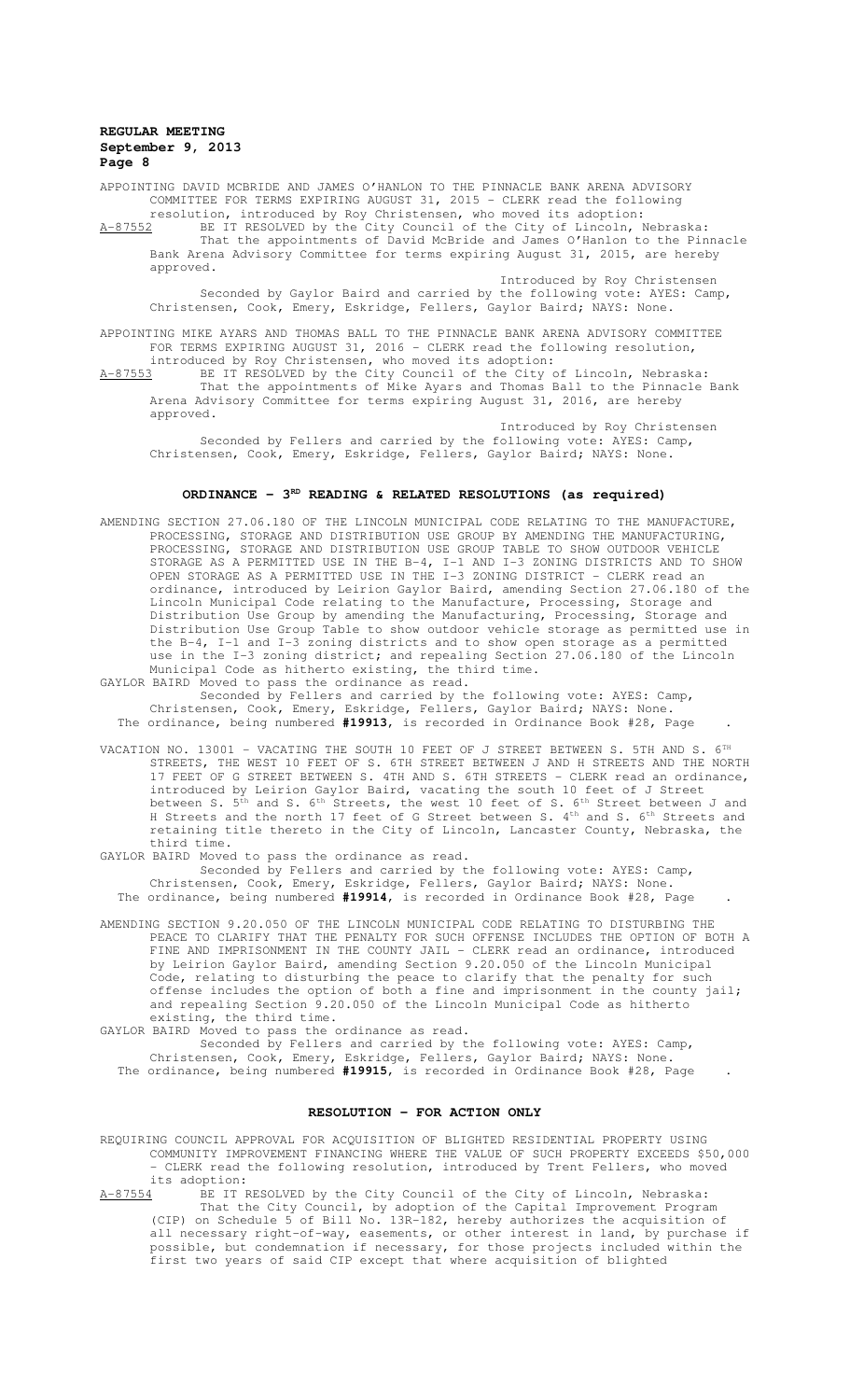residential property is included in such projects and the funding source for such acquisition is Community Improvement Financing, no such acquisition is authorized where the value of said property at the time of purchase by the City exceeds \$50,000 unless authorized by a separate resolution of the City Council. Introduced by Trent Fellers

Seconded by Christensen and carried by the following vote: AYES: Camp, Christensen, Cook, Emery, Eskridge, Fellers, Gaylor Baird; NAYS: None.

# **ORDINANCES - 1ST READING & RELATED RESOLUTIONS (as required)**

APPROVING A SUBLEASE AGREEMENT BETWEEN GOODWILL INDUSTRIES AND THE CITY OF LINCOLN FOR THE SUBLEASE BY GOODWILL OF 160 SQUARE FEET OF SPACE AT 1111 O STREET FOR PURPOSES OF WORKFORCE INVESTMENT ACT SERVICES AND THE AMERICAN JOB CENTER FOR A FOUR YEAR TERM OF OCTOBER 1, 2013 THROUGH SEPTEMBER 30, 2017 - CLERK read an ordinance, introduced by Jonathan Cook, accepting and approving a Sublease Agreement between the City of Lincoln, Nebraska and Goodwill Industries for the sublease of space at 1111 O Street, Lincoln, Lancaster County, Nebraska for a term of October 1, 2013 through September 30, 2017, whereby the City of Lincoln is subleasing space to Goodwill Industries for the purposes of Workforce Investment Act Services and the American Job Center, the first time.

## **RESOLUTIONS - 1ST READING - ADVANCE NOTICE**

- REAPPOINTING DOUG BIGGERSTAFF TO THE WATER CONDITIONING BOARD OF EXAMINERS FOR A TERM EXPIRING SEPTEMBER 4, 2016.
- SPECIAL PERMIT 1219L APPLICATION OF BRYAN MEDICAL CENTER TO EXPAND A NON-RESIDENTIAL HEALTH CARE FACILITY FOR RENOVATION AND EXPANSION OF THE EXISTING EMERGENCY DEPARTMENT WITH REQUESTS TO REDUCE THE REQUIRED FRONT YARD SETBACK FROM 25 FEET TO 6 FEET ON S. 48TH STREET AND TO MODIFY THE REQUIRED FRONT YARD SETBACK FROM 33.8 FEET TO 0 FEET ON SUMNER STREET ON PROPERTY GENERALLY LOCATED AT 48TH AND SUMNER STREETS.

APPROVING THE 2013-2014 CITY TAX RATE OF .31580 PER \$100.00 OF ASSESSED VALUATION.

- APPROVING A MULTI-YEAR CONTRACT BETWEEN BRYAN COLLEGE OF HEALTH SCIENCES AND THE CITY OF LINCOLN ON BEHALF OF THE LINCOLN-LANCASTER COUNTY HEALTH DEPARTMENT FOR NURSING STUDENTS TO RECEIVE FIELD AND CLINICAL TRAINING AT THE HEALTH DEPARTMENT FOR A TERM OF SEPTEMBER 1, 2013 THROUGH AUGUST 31, 2016.
- APPROVING TWO CONTRACT AGREEMENTS BETWEEN THE CITY OF LINCOLN, LANCASTER COUNTY, THE LINCOLN LANCASTER COUNTY PUBLIC BUILDING COMMISSION AND DIAMOND VOGEL AND SHERWIN WILLIAMS PAINT COMPANY FOR THE SUPPLY AND DELIVERY OF PAINT AND RELATED PRODUCTS THROUGH LOCAL INTER-GOVERNMENTAL COOPERATIVE PURCHASING, PURSUANT TO THE UNIVERSITY OF NEBRASKA RFP #2135-13-7215, FOR A THREE YEAR TERM.
- ACCEPTING THE REPORT OF NEW AND PENDING CLAIMS AGAINST THE CITY AND APPROVING DISPOSITION OF CLAIMS SET FORTH FOR THE PERIOD OF AUGUST 16 - 31, 2013.
- APPROVING AMENDMENT NO. 1 FOR A THREE YEAR EXTENSION OF AN AGREEMENT BETWEEN THE CITY OF LINCOLN ON BEHALF OF THE LINCOLN WATER SYSTEM AND THE STATE OF NEBRASKA DEPARTMENT OF HEALTH AND HUMAN SERVICES FOR THE REVIEW OF PLANS FOR CONSTRUCTION OF NEW AND REPLACEMENT DISTRIBUTION MAINS.
- APPROVING THREE CONTRACT AGREEMENTS BETWEEN THE CITY OF LINCOLN AND CARQUEST AUTO PARTS, LINCOLN TRUCK CENTER, AND FACTORY MOTOR PARTS FOR THE ANNUAL SUPPLY OF AUTOMOTIVE MAINTENANCE AND REPAIR PARTS TO STARTRAN, PURSUANT TO BID NO. 13-151, FOR TWO YEAR TERMS WITH THE OPTION TO RENEW FOR ONE ADDITIONAL TWO YEAR TERM.

#### **MISCELLANEOUS BUSINESS - NONE**

#### **OPEN MICROPHONE**

Jane Svoboda, no address given, came forward to share her thoughts on various issues.

This matter was taken under advisement.

Richard Esquivel, 733 W. Cumming Street, came forward to state that an ordinance was passed that required dilapidated buildings be repaired or the City would take over that responsibility. He questioned the practice of buying these types of properties and turning them over to private companies. This matter was taken under advisement.